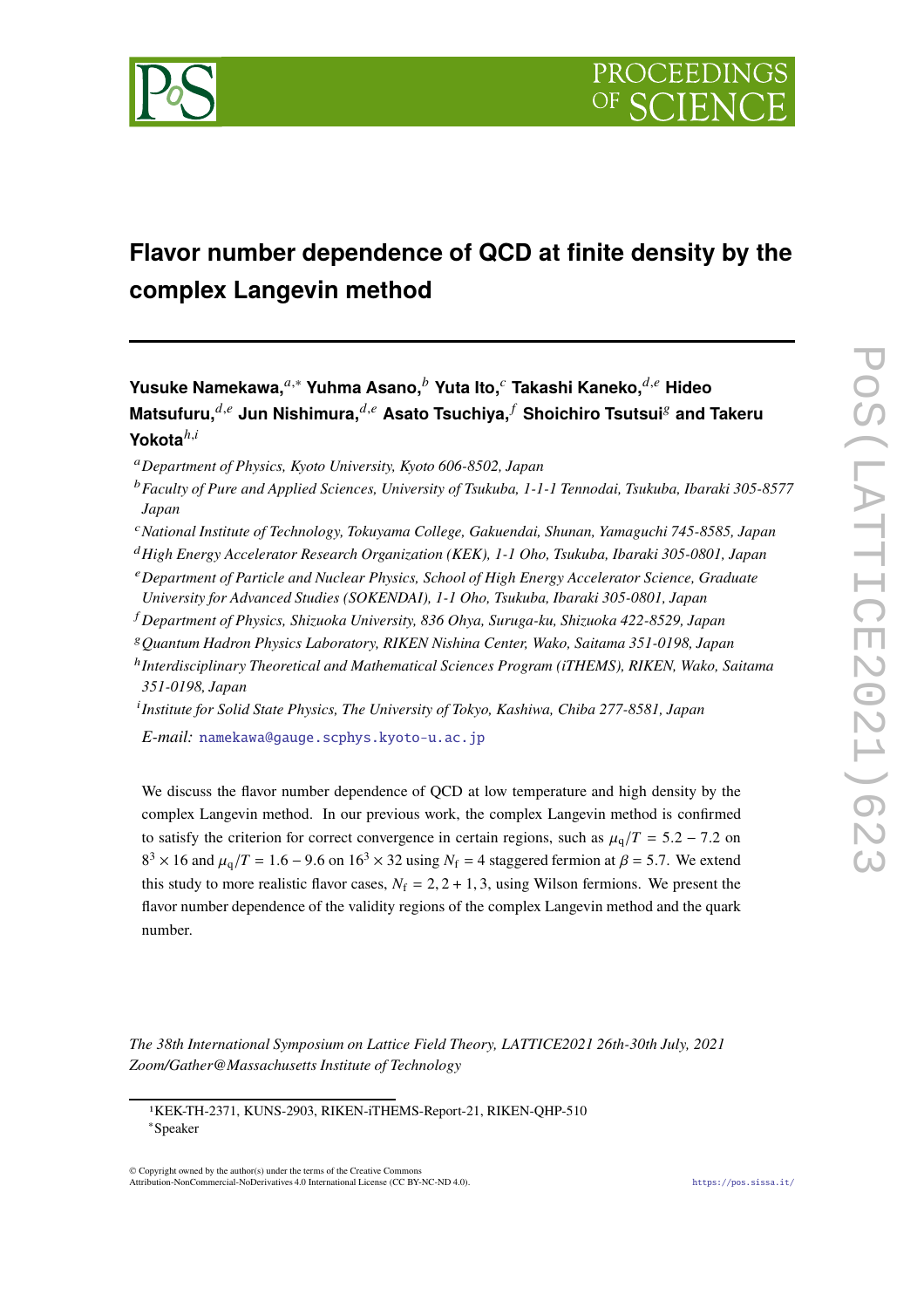## **1. Introduction**

QCD at high density attracts significant physical interest. It is expected to have a rich phase structure, which may be realized in the neutron star. A lot of experiments, including heavy ion collisions and observation of neutron stars, search for the physics of QCD at high density. On the theoretical side, the exploration with the conventional Monte Carlo method is prevented by the sign problem. Several approaches are developed and utilized for quantitative study of the finite density QCD, as overviewed in this conference [\[1](#page-7-0)].

One of the promising approaches is the complex Langevin method (CLM) [\[2,](#page-7-1) [3](#page-7-2)]. The CLM needs no interpretation of the Boltzmann weight as a probability density. The CLM does not suffer from the sign problem. It is also advantageous that the simulation of the odd-flavor is straightforward. In contrast, the CLM suffers from the wrong convergence problem. Correctness of the CLM is guaranteed only if the justification conditions are satisfied. It is crucial to identify the validity region of the CLM for QCD at finite density.

We have successfully identified the validity region of the CLM at finite temperature  $T$  and quark chemical potential  $\mu_q$ , such as  $\mu_q/T = 5.2$ –7.2 on  $8^3 \times 16$  and  $\mu_q/T = 1.6$  – 9.6 on  $16^3 \times 32$ lattices using the four-flavor staggered quark [\[4\]](#page-7-3). The validity is confirmed by the criterion based on the drift histogram [\[5](#page-7-4)]. If the histogram of the magnitude of the drift term falls off exponentially or faster, the CLM guarantees to give a correct result. If it shows a power-law tail, the CLM can converge to a wrong result. We measured the quark number in the validity region and found that it has a plateau structure, as observed in the free theory with the naive lattice fermion [\[6](#page-7-5)] as well as the one-loop calculation on a small  $S<sup>3</sup>$  in the continuum QCD [\[7\]](#page-8-0).

Encouraged by our previous work, we extend this study to more realistic flavor cases. The number of flavor  $N_f$  is changed from  $N_f = 4$  required by the staggered fermion to  $N_f = 2, 2 + 1, 3$ using Wilson fermion. We search for the validity region of low temperature and high density QCD via the CLM, varying  $N_f$ ,  $\beta$  and the quark mass  $m_q$  as a function of  $\mu_q$ . Creating the map of the validity region is an indispensable first step for a practical calculation by use of the CLM.

#### **2. Formulation**

We perform a simulation using the CLM in the presence of the chemical potential. We use the plaquette gauge and Wilson fermion actions. The gauge action  $S_g[U]$  is defined by

$$
S_{g}[U] := -\frac{\beta}{6} \sum_{x} \sum_{\mu \neq \nu} \text{tr}\left( U_{x,\mu} U_{x+\hat{\mu},\nu} U_{x+\hat{\nu},\mu}^{-1} U_{x,\nu}^{-1} \right) , \qquad (1)
$$

where  $\beta := 6/g^2$ , and  $U_{x,y} \in SU(3)$  is a link variable in the  $\nu = 1, 2, 3, 4$  direction with a unit vector in the *v*-direction  $\hat{v}$ . The fermion action  $S_f[U]$  for a fermion field  $\psi$  is defined by

$$
S_f[U] := \sum_{x,y} \overline{\psi}_x M_{xy} \psi_y , \qquad (2)
$$

$$
M_{xy}[U] := \delta_{xy} - \kappa_q \sum_{\nu} \left[ (1 - \gamma_{\nu}) e^{\mu_q \delta_{\nu 4}} U_{x,\nu} \delta_{x + \hat{\nu},y} + (1 + \gamma_{\nu}) e^{-\mu_q \delta_{\nu 4}} U_{x,\nu}^{-1} \delta_{x,y + \hat{\nu}} \right] \ . \tag{3}
$$

The hopping parameter  $\kappa_q$  is related to the bare quark mass  $m_q$  through  $m_q = (1/2)(1/\kappa_q - 1/\kappa_c)$ with the critical hopping parameter  $\kappa_c$ . For  $N_f = 2, 3, 4$  cases, we employ degenerate quark masses.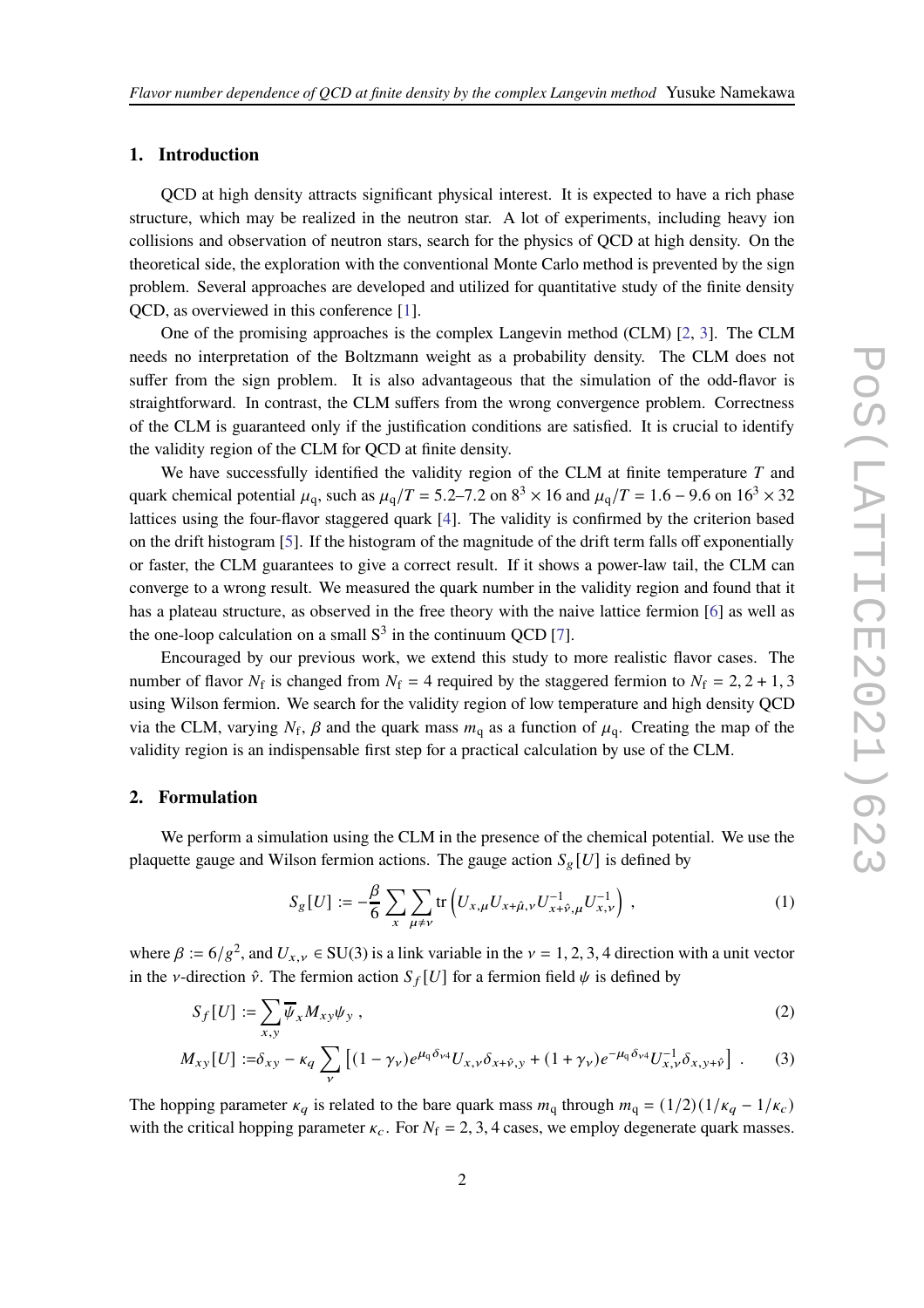For  $N_f = 2 + 1$  case, we employ light and heavy quarks represented by  $\kappa_l$  and  $\kappa_h$ , respectively. We assign a periodic boundary condition in each direction, except an anti-periodic boundary condition in the temporal direction for the fermion. The determinant det  $M[U]$  becomes complex by finite  $\mu_{q}$ . It makes the Boltzmann weight complex and causes the sign problem.

We overcome the sign problem via the CLM. The link variables are complexified to  $\mathcal{U}_{x,y}$  ∈ SL(3,C). They are evolved by the complex Langevin equation with the stepsize  $\varepsilon_L$  using an improved second-order Runge-Kutta algorithm [\[8\]](#page-8-1),

$$
\mathcal{U}_{x,\nu}(t+\varepsilon_L) = \exp\left\{i\left(-\varepsilon_L v_{x,\nu}[\mathcal{U}(t)] + \sqrt{\varepsilon_L}\eta_{x,\nu}(t)\right)\right\}\mathcal{U}_{x,\nu}(t) ,\qquad (4)
$$

where  $\eta_{x,y}(t)$  is a noise term, generated from the Gaussian distribution exp[-(1/4)tr  $\eta_{x,y}^2(t)$ ]. The noise average satisfies the orthogonal relation,

$$
\langle \eta_{x,\mu}^{ij}(s)\eta_{y,\nu}^{kl}(t)\rangle_{\eta} = 2\delta_{xy}\delta_{\mu\nu}\delta_{st} \left(\delta_{il}\delta_{jk} - \frac{1}{3}\delta_{ij}\delta_{kl}\right) . \tag{5}
$$

The fermion drift term  $v_{x,v}^{(f)}$  and the gauge drift term  $v_{x,v}^{(g)}$  are defined by

<span id="page-2-0"></span>
$$
v_{x,\nu}^{(f,g)}[U] := \sum_{a=1}^{8} \lambda_a \frac{\partial}{\partial \alpha} S_{f,g} \left[ e^{i\alpha \lambda_a} U_{x,\nu} \right] \Big|_{\alpha=0} . \tag{6}
$$

An estimate for the observable  $O(U)$  is obtained by the average over the fictitious time t,

$$
\bar{O} := \frac{1}{t_{\text{total}}} \int_{t_0}^{t_0 + t_{\text{total}}} dt \, O(\mathcal{U}(t)), \qquad (7)
$$

where  $t_0$  is the thermalization time, and  $t_{total}$  is the total complex Langevin time. In this work, the observable is the quark number defined by

<span id="page-2-3"></span>
$$
N_{\mathbf{q}} := \frac{1}{N_{\mathbf{t}}} \frac{\partial}{\partial \mu_{\mathbf{q}}} \log Z , \qquad (8)
$$

where  $N_t$  is the temporal lattice size. The trace is evaluated by the noise method. If the excursion problem and the singular drift problem are under control,  $\overline{O}$  is proved to be the expectation value of the original path integral [\[9](#page-8-2), [10\]](#page-8-3). Otherwise  $\overline{O}$  can converge to a wrong result. The judging criterion we employ is the drift histogram [\[5\]](#page-7-4), utilizing the magnitude of the drift term  $(6)$ ,

<span id="page-2-1"></span>
$$
v^{(f,g)} := \max_{x,\nu} \sqrt{\frac{1}{3}} \text{tr} \left( v_{x,\nu}^{(f,g)\dagger} v_{x,\nu}^{(f,g)} \right). \tag{9}
$$

If the magnitude of the drift term falls off exponentially or faster,  $\overline{O}$  is proved to be valid. The excursion problem is originated from the power-law behavior in the gauge part of the drift, and the singular drift problem in the fermion part. The former is also measured by the configuration distance from the SU(3) manifold, called the unitarity norm,

<span id="page-2-2"></span>
$$
N := \frac{1}{12N_s^3 N_t} \sum_{x,\nu} \text{tr} \left( \mathcal{U}_{x,\nu}^{\dagger} \mathcal{U}_{x,\nu} - 1 \right), \tag{10}
$$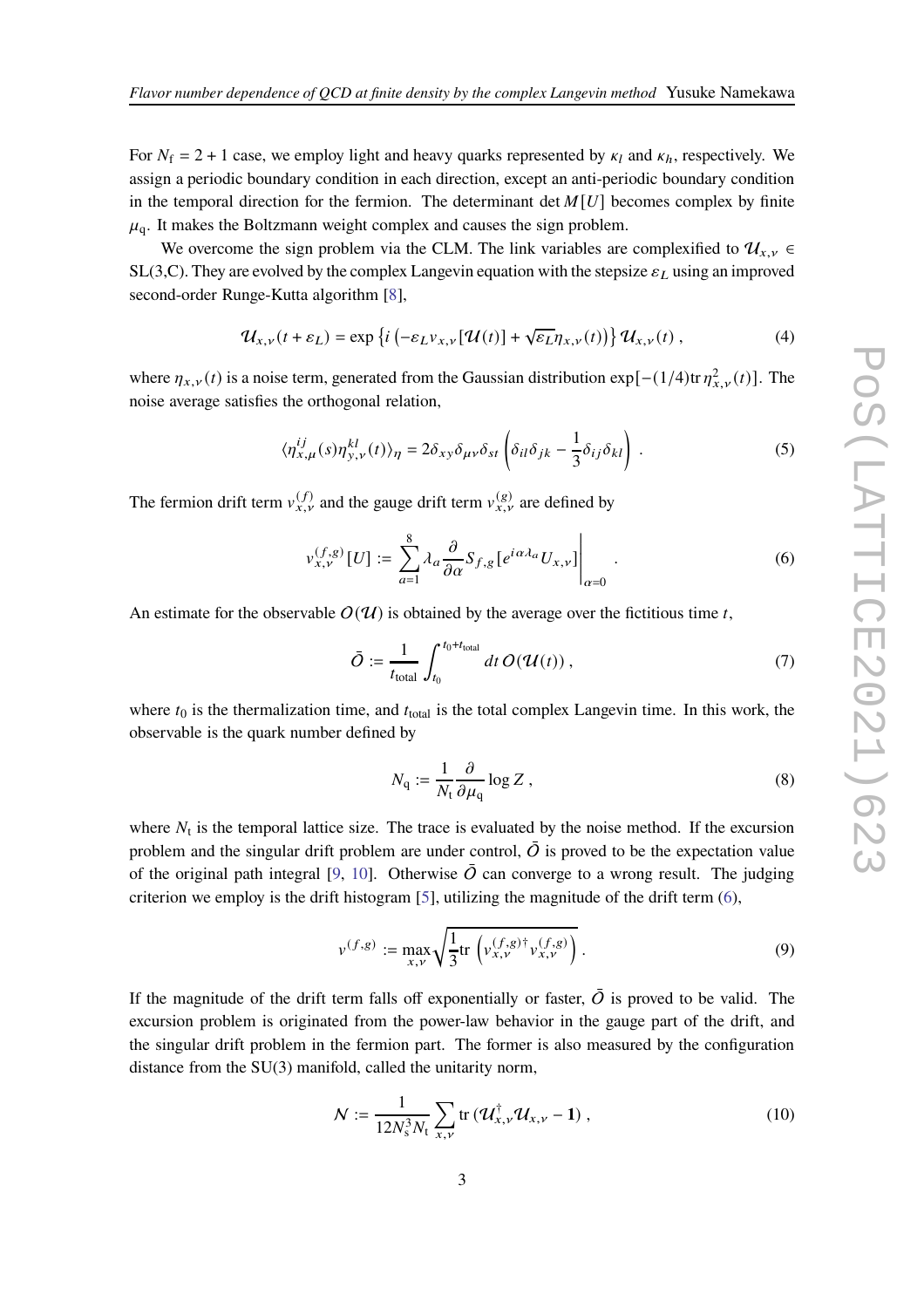<span id="page-3-0"></span>

**Figure 1:** Flavor number  $N_f$  dependence of the validity region of the CLM at  $\beta = 6.0$  (left panel) and  $\beta = 8.0$ (right panel) on the  $8<sup>3</sup> \times 128$  lattice.

where  $N_s$  is the spatial lattice size. The excursion problem is reduced by the gauge cooling [\[11](#page-8-4), [12](#page-8-5)],

$$
\delta_g \mathcal{U}_{x,\mu} = g_x \mathcal{U}_{x,\mu} g_{x+\hat{\mu}}^{-1}, \quad g \in SL(3, \mathbb{C}) . \tag{11}
$$

It minimizes the unitarity norm. We employ the gauge cooling at the end of each Langevin update, which does not violate the justification [\[5,](#page-7-4) [13](#page-8-6)]. It has been pointed out that the growth of the unitarity norm does not always lead to the power-law of the gauge drift histogram [\[14](#page-8-7)]. Control of the unitarity norm is a sufficient condition for the correct convergence but is not necessary.

#### **3. Setup and result**

We search for the validity region of the CLM with respect to the flavor number  $N_f = 2, 2+1, 3, 4$ ,  $\beta = 6.0, 8.0,$  and  $m_q = 0.001 - 0.100$  as a function of  $\mu_q$ . We set  $\kappa_c = 1/8$  and  $m_s/m_{ud} = 0.1$ for this exploratory study. The low temperature is realized by a small aspect ratio of the  $8<sup>3</sup> \times 128$ lattice. The high density corresponds to the large quark chemical potential in our simulation up to  $\mu_{\rm q}/T = 102$ . The step size of the complex Langevin evolution is chosen to be  $\varepsilon_L = 1.0 \times 10^{-4}$ , which is adaptively reduced [\[15](#page-8-8)] if the drift magnitude [\(9\)](#page-2-1) is larger than a certain threshold determined at each simulation point. The total Langevin time is  $\tau \leq 10$  after thermalization. We accumulate data before the rapid growth of the unitarity norm, as explained below. The error is estimated by the jackknife method with a bin size of 0.4 Langevin time.

Figure [1](#page-3-0) represents the flavor number dependence of the validity region of the CLM judged by the drift histogram. At  $\beta = 6.0$ , we found small validity regions. At  $\beta = 8.0$ , in contrast, we have wider validity regions, as in the case of the previous works [\[16,](#page-8-9) [17\]](#page-8-10). A finer lattice gives better convergence to the correct result by the CLM. We also found decrease of  $N_f$  causes enlargement of the validity regions. It is an encouraging result for the realistic  $N_f = 2 + 1$  CLM simulation. We confirmed the validity region is not significantly changed for the quark mass within  $m_q = 0.001-$ 0.100. The quark mass dependence is also consistent with the  $N_f = 4$  staggered fermion result [\[17](#page-8-10)]. It is noticed that the  $N_f$  dependence in this work does not agree with that of the rooted  $N_f = 2$  and 4 staggered fermion at finite temperature on  $12<sup>3</sup> \times 6$  [\[18](#page-8-11)]. The temperature dependence of the validity region shall be evaluated to clarify the origin of the disagreement. Another remaining task is an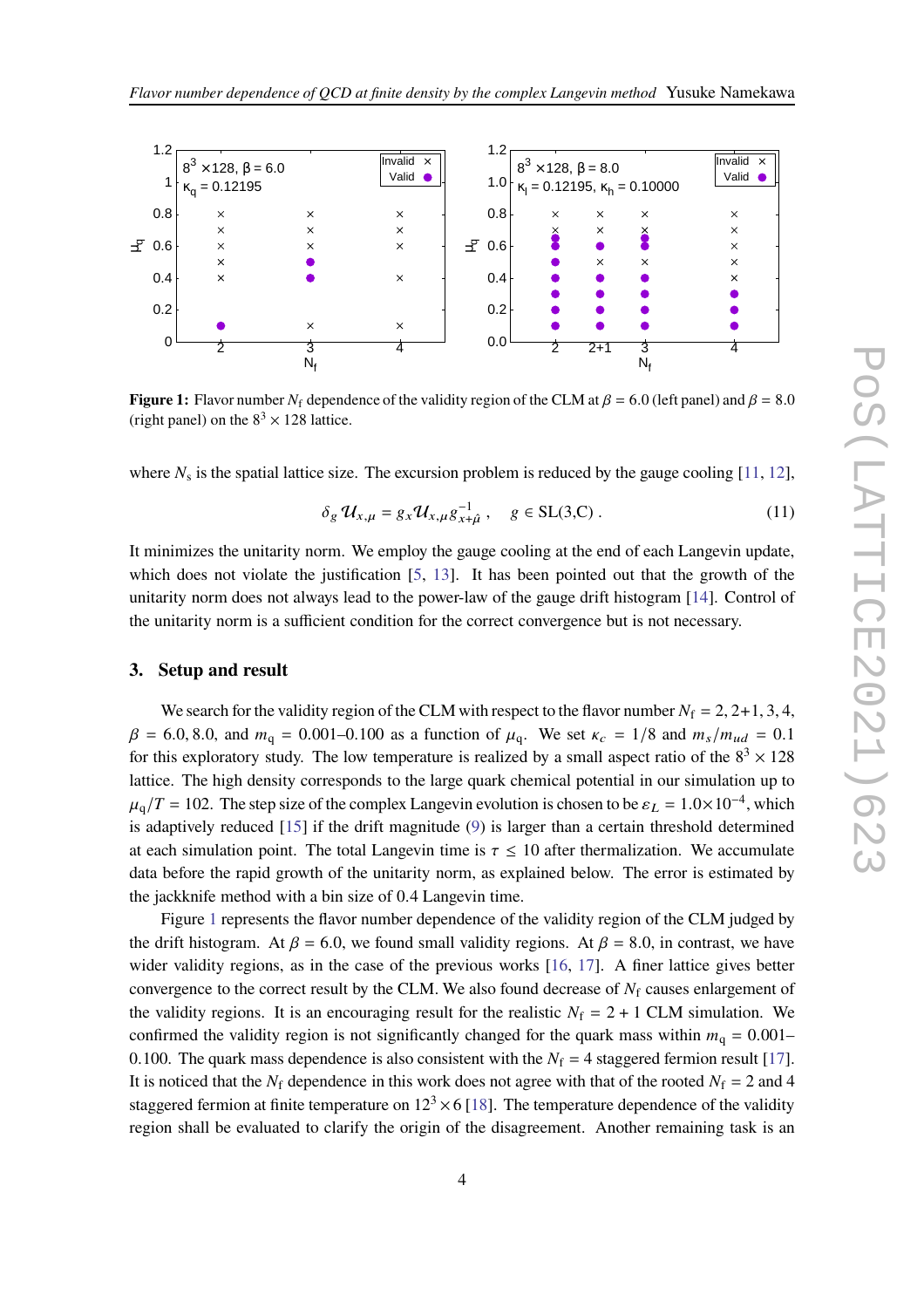

<span id="page-4-0"></span>

**Figure 2:** Histograms of the magnitude of the fermion drift term at  $\beta = 8.0$  on the  $8^3 \times 128$  lattice. The flavor number is  $N_f = 4$  (upper left),  $N_f = 3$  (upper right),  $N_f = 2 + 1$  (lower left), and  $N_f = 2$  (lower right).

analysis along the line of constant physics. The dependence of the validity region has been still investigated with the fixed bare parameters. It is also an important task for a definite comparison.

In Figs. [2](#page-4-0) and [3,](#page-5-0) we plot the histograms of the magnitude of the gauge and fermion drift terms [\(9\)](#page-2-1), respectively. Data at large chemical potentials are omitted due to the breakdown of the CLM simulation by non-convergence of the iterative solver or floating-point exceptions. These histograms are used to judge if the CLM result is valid or not. The histogram of the fermion drift term has a clear power-law behavior at  $\mu_q = 0.40{\text -}0.60$  with  $N_f = 4$ . The CLM result is not guaranteed to be valid at these values of  $\mu_q$ . On the other hand, the power-law behavior is less observed with  $N_f = 2, 2 + 1, 3$ . Among these histograms, those at  $\mu_q = 0.50$  are prominent, where the quark number jumps as presented later. The power-law is observed in not only the histogram of the fermion drift term but also that of the gauge drift term, except for  $N_f = 2$ . As in the case of our previous paper [\[4](#page-7-3)], the CLM simulation often fails around the transition point of the quark number.

We also display the unitarity norm [\(10\)](#page-2-2) in Fig. [4.](#page-6-0) The unitarity norm is under control in the valid region, while it has large values in the invalid region. Although we use data before the rapid growth of the unitarity norm, the power-law behavior can be still visible in the histogram of the fermion drift term, such as the case at  $\mu_q = 0.4$  with  $N_f = 4$ . It is important to examine not only the unitarity norm but also the drift term histogram to confirm the validity of the CLM.

Figure [5](#page-6-1) displays the quark number [\(8\)](#page-2-3) at  $\beta = 8.0$  on the  $8<sup>3</sup> \times 128$  and lattice. All the plotted data are in the valid region, satisfying the justification criterion. As in our previous work [\[4\]](#page-7-3), the quark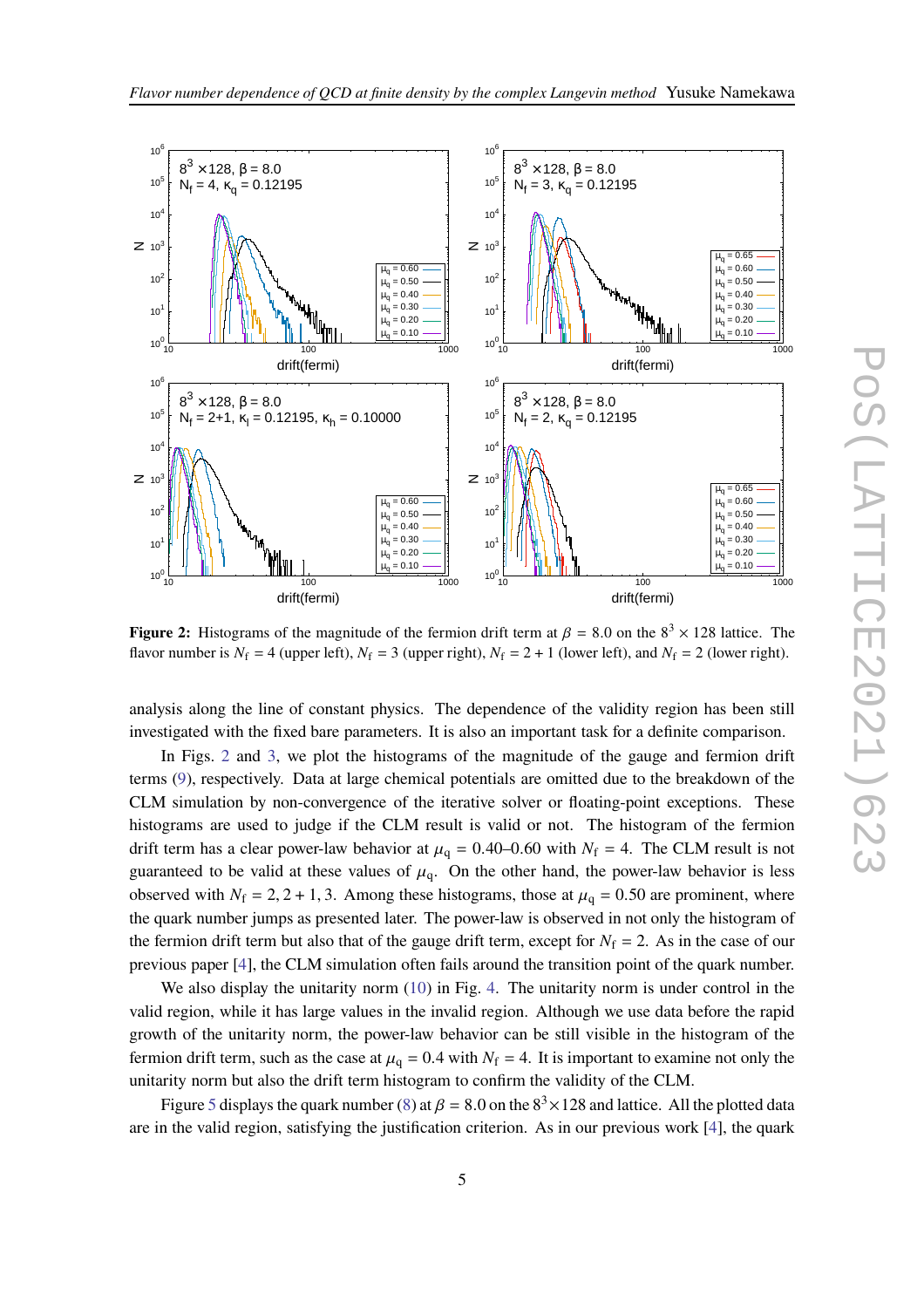

<span id="page-5-0"></span>

**Figure 3:** Histograms of the magnitude of the gauge drift term at  $\beta = 8.0$  on the  $8<sup>3</sup> \times 128$  lattice. The flavor number is  $N_f = 4$  (upper left),  $N_f = 3$  (upper right),  $N_f = 2 + 1$  (lower left), and  $N_f = 2$  (lower right).

number shows plateaus. The height of the first plateau is consistent with  $N_q = N_f \times N_c \times N_{spin} = 12$ for  $N_f = 2$ , and with  $N_q = 18$  for  $N_f = 3$ , as expected from the free theory on the lattice. It is important for a study of the color superconducting phase (CSC) on the lattice, because the formation of the Cooper pair is enhanced on the Fermi surface. Since the validity region covers the first plateau of the quark number, it suggests the possibility of detecting the CSC non-perturbatively by the CLM.

#### **4. Summary**

We explored the validity region of the CLM by varying the flavor number,  $\beta$ , and quark masses as a function of the quark chemical potential. The CLM simulation is performed at low temperature and high density QCD by use of  $N_f = 2, 2 + 1, 3, 4$  Wilson fermions on the  $8<sup>3</sup> \times 128$  lattice. We confirmed the existence of the validity region, judged by the drift histogram, at low temperature and high density in the range of  $\mu_q/T = 12.8-102$ . It is a crucial first step to unveil the physics of low temperature and high density QCD by the CLM.

The detailed study of  $N_f$  dependence shows that the validity region is enlarged toward smaller  $N_f$ . It is an encouraging result that realistic  $N_f = 2 + 1$  QCD has a broader validity region than that of  $N_f = 4$  case, which has been extensively studied by the staggered fermion. Our  $N_f$  dependence is opposite to the case of the rooted  $N_f = 2$  and 4 staggered fermion at finite temperature [\[16\]](#page-8-9). The difference is probably originated from the finite temperature effect.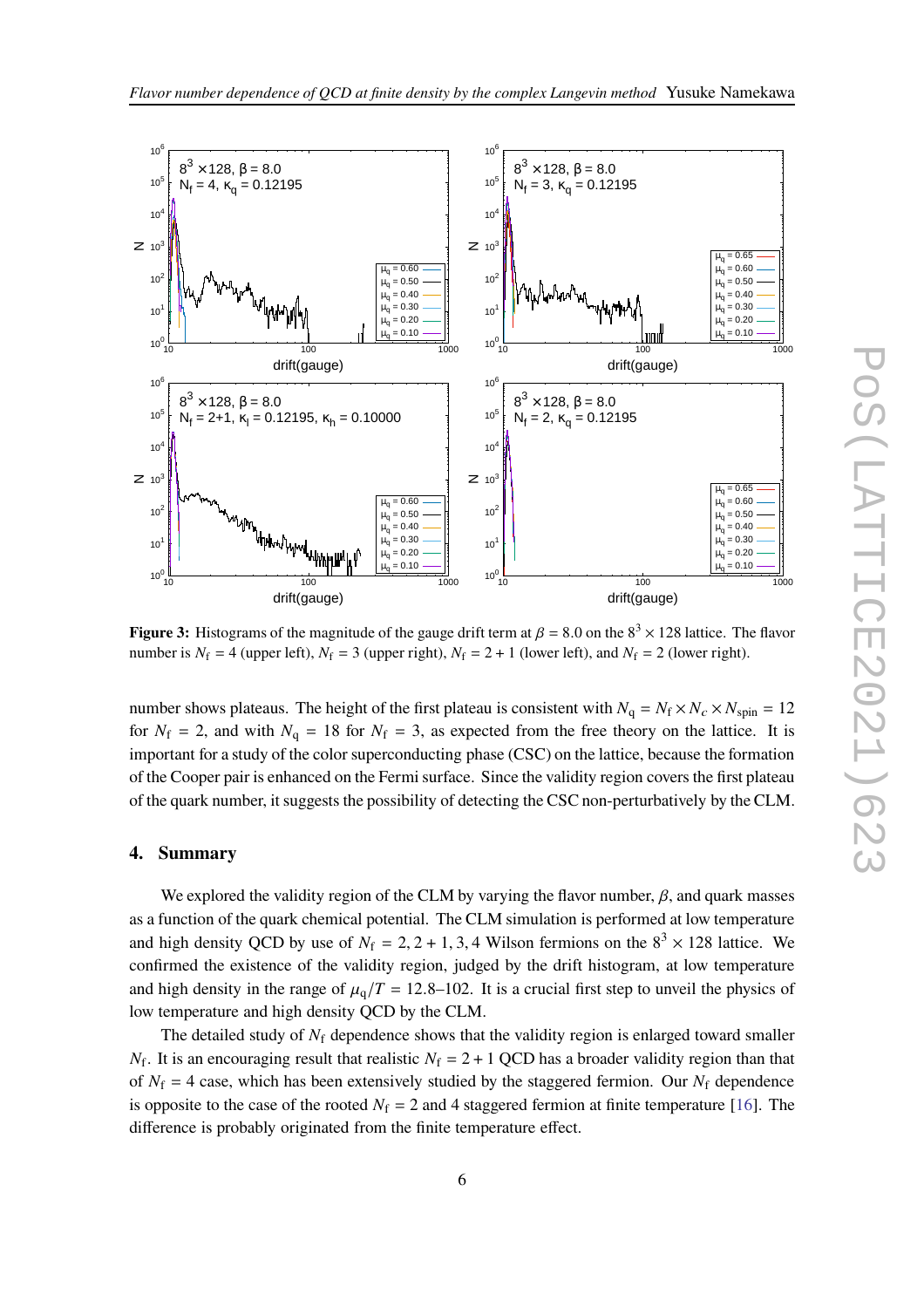

<span id="page-6-0"></span>

<span id="page-6-1"></span>**Figure 4:** Histories of the unitarity norm [\(10\)](#page-2-2) at  $\beta = 8.0$  on the  $8^3 \times 128$  lattice. The flavor number is  $N_f = 4$ (upper left),  $N_f = 3$  (upper right),  $N_f = 2 + 1$  (lower left), and  $N_f = 2$  (lower right).



**Figure 5:** The quark number  $N_q$  as a function of the quark chemical potential  $\mu_q$  at  $\beta = 8.0$  on the  $8^3 \times 128$ lattice.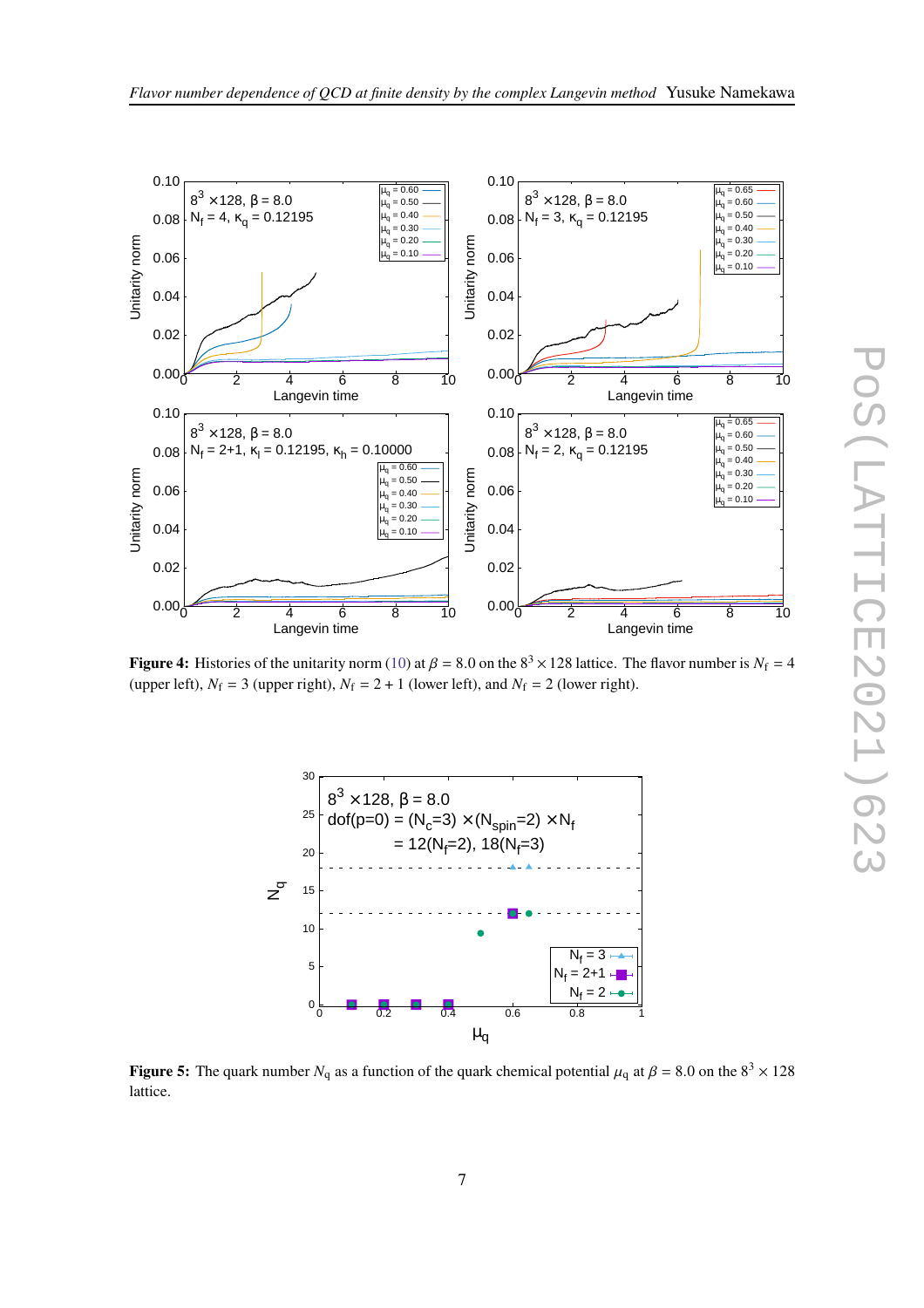We also found the validity region is enlarged by the change of  $\beta = 6.0$  to  $\beta = 8.0$  with the bare parameters being fixed. It is consistent with the tendency in the  $N_f = 4$  staggered fermion [\[16](#page-8-9), [17](#page-8-10)]. A finer lattice leads to better control of the validity. The result suggests that the action improvement may lead to wider validity regions.

We measured the quark number in the validity region, and confirmed the validity region reaches the first plateau, as in our previous study with  $N_f = 4$  staggered quark [\[4](#page-7-3)]. The height of the first plateau is found to be proportional to  $N_f$ , as expected from the lattice free theory. This confirmation is relevant for a study of the CSC on the lattice since the Cooper pair forms easily on the Fermi surface. The result of this work supports the possibility of a non-perturbative study of the CSC in the validity region of the CLM.

An important future work is to increase the spatial lattice volume, which is required to fully extract the non-perturbative effect. We still need to check the spatial volume dependence of the validity region. Another direction is the study of CSC by the lattice simulation. Our perturbative study predicts the critical coupling for CSC on the lattice [\[19](#page-8-12)]. Non-perturbative confirmation along this line is ongoing by the CLM with the staggered fermion [\[20](#page-8-13)]. Since the flavor number plays an important role in CSC, usage of the Wilson fermion is advantageous, which has an exact flavor symmetry. We hope to clarify the structure of CSC non-perturbatively.

# **Acknowledgments**

This work was supported by JSPS KAKENHI Grant Numbers JP16H03988, JP21K03553. S. T. and T. Y. were supported by the RIKEN Special Postdoctoral Researchers Program. Numerical computation was carried out on the Oakbridge-CX provided by the Information Technology Center at the University of Tokyo through the HPCI System Research project (Project ID: hp200079, hp210078) and the Yukawa Institute Computer Facility.

## **References**

- <span id="page-7-0"></span>[1] J. Guenther, An overview of the QCD phase diagram at finite  $T$  and  $\mu$ , PoS **LATTICE2021** (2021) 013.
- <span id="page-7-1"></span>[2] G. Parisi, *On complex probabilities*, *Phys. Lett.* **131B** (1983) 393–395.
- <span id="page-7-2"></span>[3] J. R. Klauder, *Coherent state Langevin equations for canonical quantum systems with applications to the quantized Hall effect*, *Phys. Rev.* **A29** (1984) 2036–2047.
- <span id="page-7-3"></span>[4] Y. Ito, H. Matsufuru, Y. Namekawa, J. Nishimura, S. Shimasaki, A. Tsuchiya, and S. Tsutsui, *Complex Langevin calculations in QCD at finite density*, *JHEP* **10** (2020) 144, [[arXiv:2007.08778](http://arxiv.org/abs/2007.08778)].
- <span id="page-7-4"></span>[5] K. Nagata, J. Nishimura, and S. Shimasaki, *Argument for justification of the complex Langevin method and the condition for correct convergence*, *Phys. Rev.* **D94** (2016), no. 11 114515, [[arXiv:1606.07627](http://arxiv.org/abs/1606.07627)].
- <span id="page-7-5"></span>[6] H. Matsuoka and M. Stone, *Thermal distribution functions and finite size effects for lattice fermions*, *Phys. Lett.* **136B** (1984) 204–208.